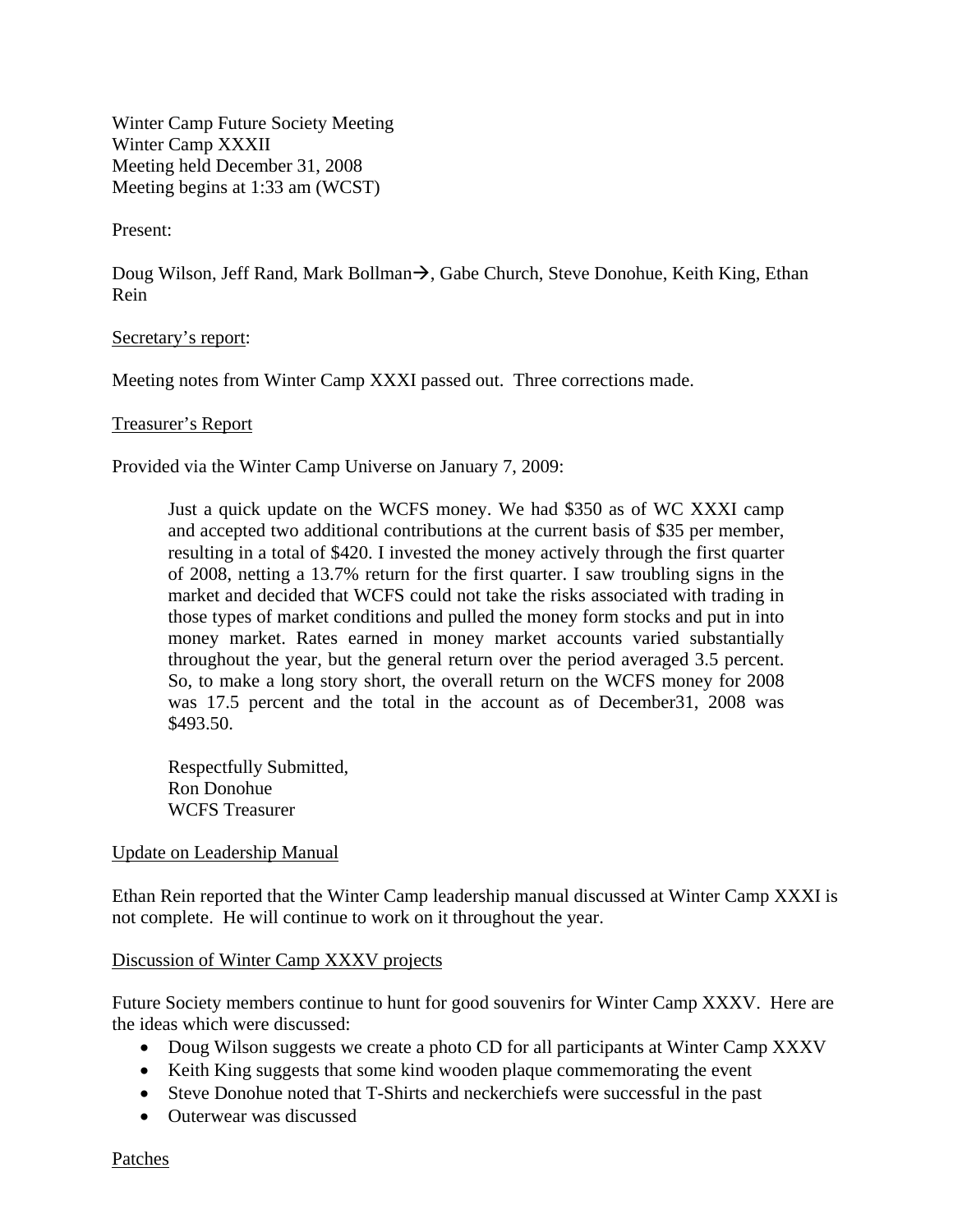Steve Donohue informed the group that a new rule regarding Order of the Arrow chapter and chapter events. The rule is that chapters may not create patches for themselves and their events. This means no more official patches will be ordered for Winter Camp.

### 1,000 Year Time Capsule

We have 900 some year left until. There is no progress to report this year. Jeff Rand suggests that it might be beyond our means to do the time capsule as was originally planned.

Doug Wilson believes we would be able to accomplish the 1,000 Year Time Capsule as planned Mark Bollman  $\rightarrow$  recommended that when we put it in the ground, we can register it with the International Time Capsule Society (ITCS) at Oglethorpe University in Atlanta.

### Winter Camp Participation

Steve Donohue suggested that we need an active chapter member to serve as a promoter throughout the year for Winter Camp. It was suggested that the power outage will not have a positive impact on future Winter Camps.

### Meals and Events

Steve Donohue made a few comments about the meals. He suggested a lack of effective recipes with consistent units was creating difficulty in the kitchen. It was agreed that a general purpose cookbook would be useful to have on hand. Having a baking schedule laid out was agreed to be helpful in the future. This would ensure that the baking is done on time and people who signed up care execute their jobs effectively. A daily meal sign up was suggested, so that teams of participants sign up to cook all the meals for a day. This allows the bigger parts of meals which require lots of preparation to be done in time. We would need adults and youth on all days.

It was agreed that pre-selecting a theme did not work well. The excitement over the theme waned over the course of the year.

The youth at the planning meeting were the youth leading Winter Camp. Having a meeting at a neutral location (like a troop's meeting space) would make the meeting seem friendly to all youth.

Jeff Rand discussed the event Yeti Dodge ball, an event with improvised rules. The game was a success. It was discussed that a schedule with defined events should be picked at the October meeting. This time, some event were selected in name only. No rules were defined.

### Advisor

Steve Donohue suggested that we try to make a stronger connection between Winter Camp and the chapter. We could create a Chapter Winter Camp committee to work throughout the year. Steve Donohue said that he feels like he setting a bad example as an adviser, due to not participating in events. Steve would like to see a more active adviser at future Winter Camps.

Later on, Keith King appointed himself to be the advisor of Winter Camp XXXIII